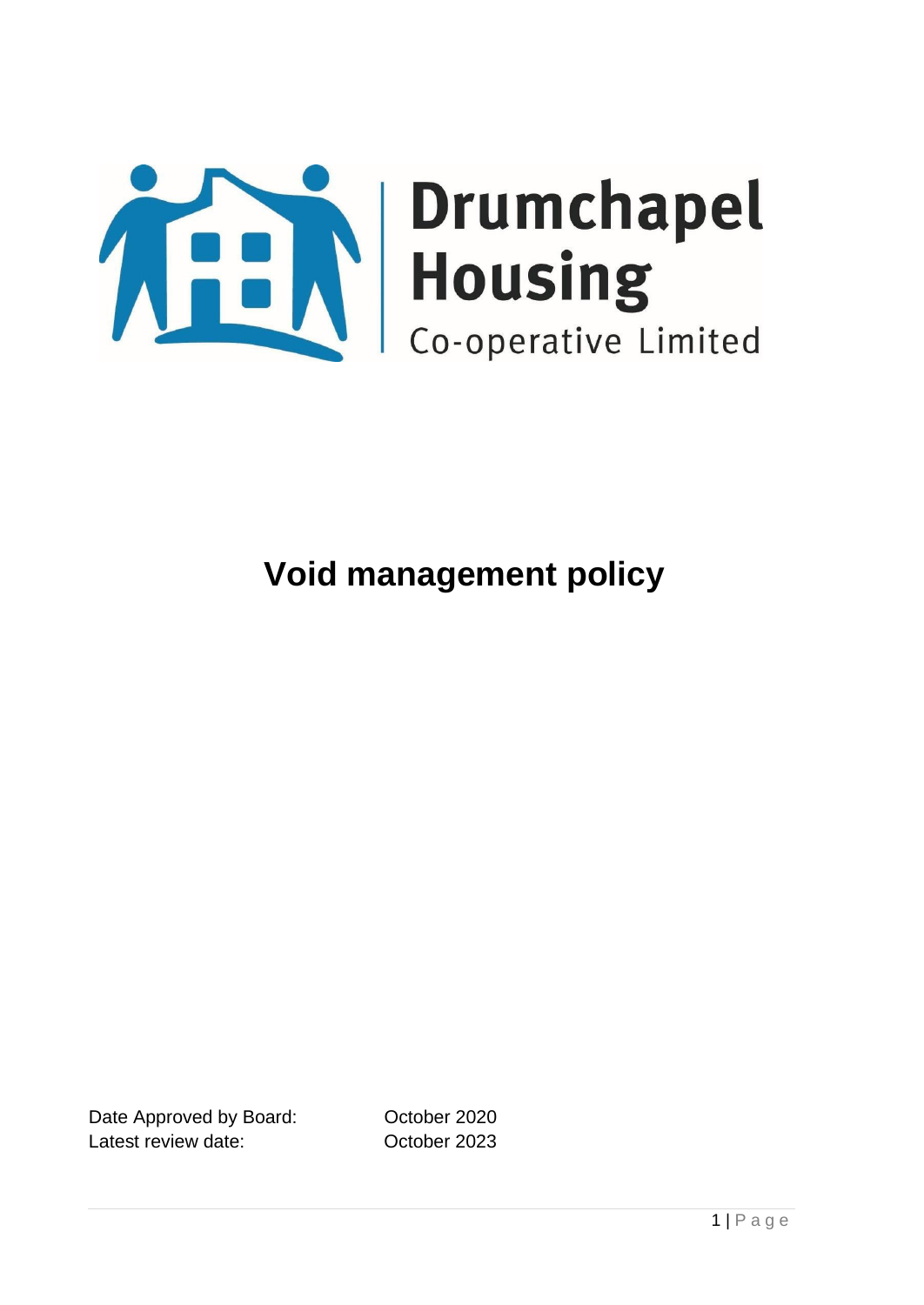

### **1. Introduction**

- 1.1 Turnover of housing stock is an integral part of social housing provision which inevitably results in periods where properties are void. The Co- operative recognise that it is important to have an efficient management system to deal with void properties to reduce void rental loss, provide a quality service, meet housing need and achieve good estate management.
- 1.2 The management of void properties not only requires close liaison between the various parties involved within the Co-operative, but also with external bodies such as contractors, utility companies, nominating organisations, care agencies etc. It is therefore extremely important that good communications are established to ensure an efficient process in receiving, repairing and letting void properties. In recognition of this the Co-operative is committed to ensuring that all vacant properties are let as quickly as possible in accordance with this policy.

## **2. Definitions**

- 2.1 It is important at the outset of this policy to define a number of terms for clarity, as these are used throughout the policy. The main terms are as follows and have been taken from the Scottish Housing Regulators, Social Housing Charter Guidance.
	- **Voids**  A void is a property owned by a landlord that has no tenant at a point in time.
	- **Long term voids**  These are properties that are likely to be void longer than normally would be expected these properties are low demand properties, this may be due to their location, size, form, standard etc.
	- **Void period**  The void period is the time, measured in calendar days, between the date of termination of a previous tenancy or the date the property was repossessed to the start date of a new tenancy. Mutual exchanges, successions and other transfers are not to be reported as void properties.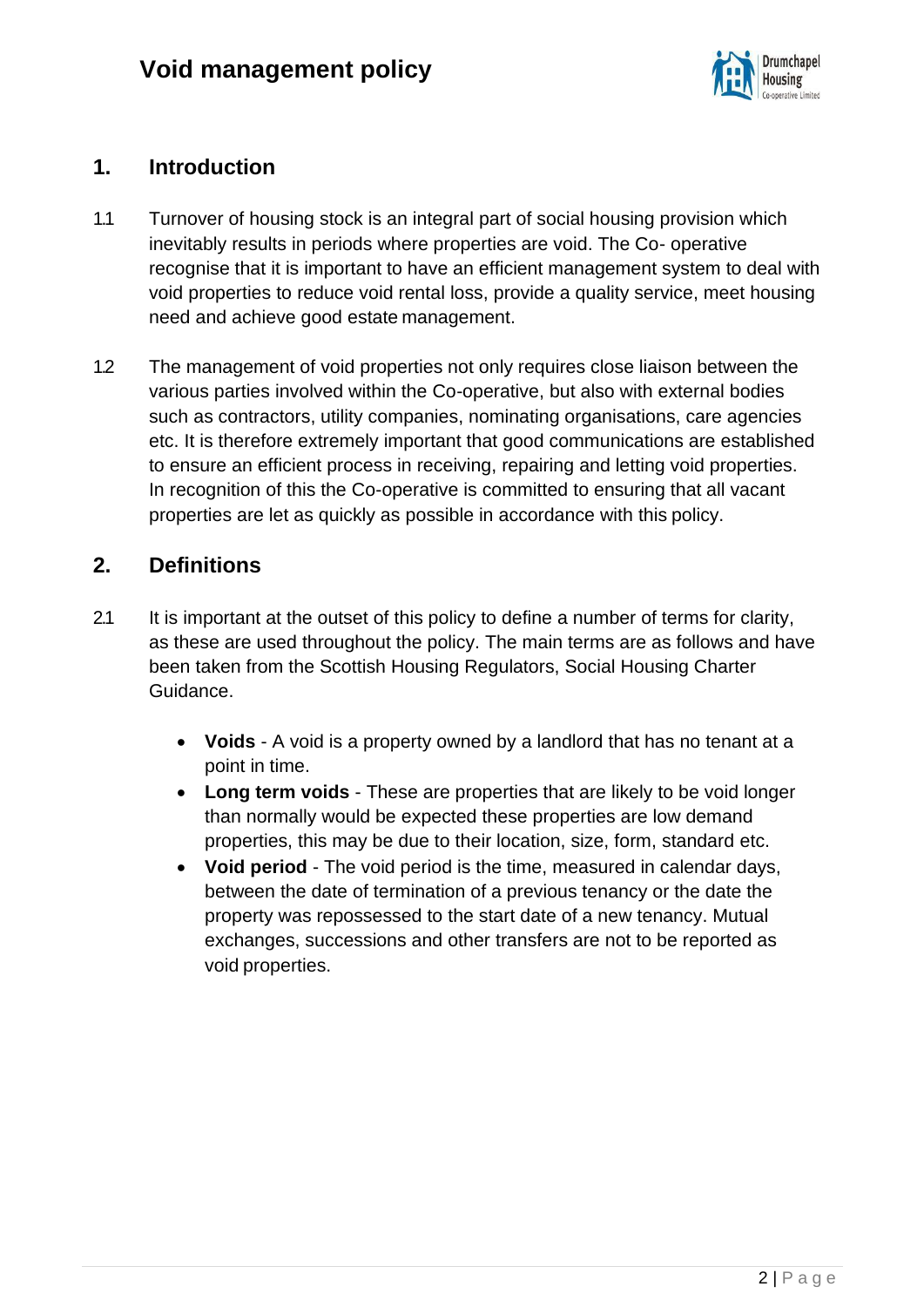

# **3. Aims & objectives**

- 3.1 The overall aim of the Co-operative is to achieve efficient communication and liaison between all parties involved in the management of void properties to deliver the following objectives:
	- Minimise void rental loss, void periods and void repair costs.
	- Ensure effective, efficient and accountable management of void properties.
	- Enable effective monitoring of void management and service delivery.
	- Ensure that tenants are aware of their end of tenancy obligations, such as the need to give 28 days written notice of their intention to leave the property.
	- Reduce the impact of void properties on the overall environment of the Co-operative and on neighbouring residents.
	- Prevent end of tenancy generated arrears (such as rechargeable repairs) wherever possible.
	- Comply with legal duties, regulatory requirements and good practice standards.

### **4. Legislative framework**

- 4.1 The Co-operative must comply with a number of different legislative requirements when dealing with void properties, including:
	- The Housing (Scotland) Act 2001
	- Management of Health & Safety at Work Regulations 1999
	- Gas Safety (Installation and Use) Regulations 1998
	- The Electricity at Work Regulations 1989
	- The Institution of Engineering and Technology (IET) Wiring Regulations 18th Edition, BS 7671
	- The Consumer Protection Act 1987
	- Construction, Design and Management (CDM) Regulations 2015
	- Building Regulations and Building Standard (Scotland) **Regulations**
	- The Control of Asbestos Regulations 2012
	- Control of Substances Hazardous to Health Regulations 2002
	- Health and Safety at Work etc. Act 1974
	- General Data Protection Regulation (GDPR) 2016
	- Freedom of Information (Scotland) Act 2002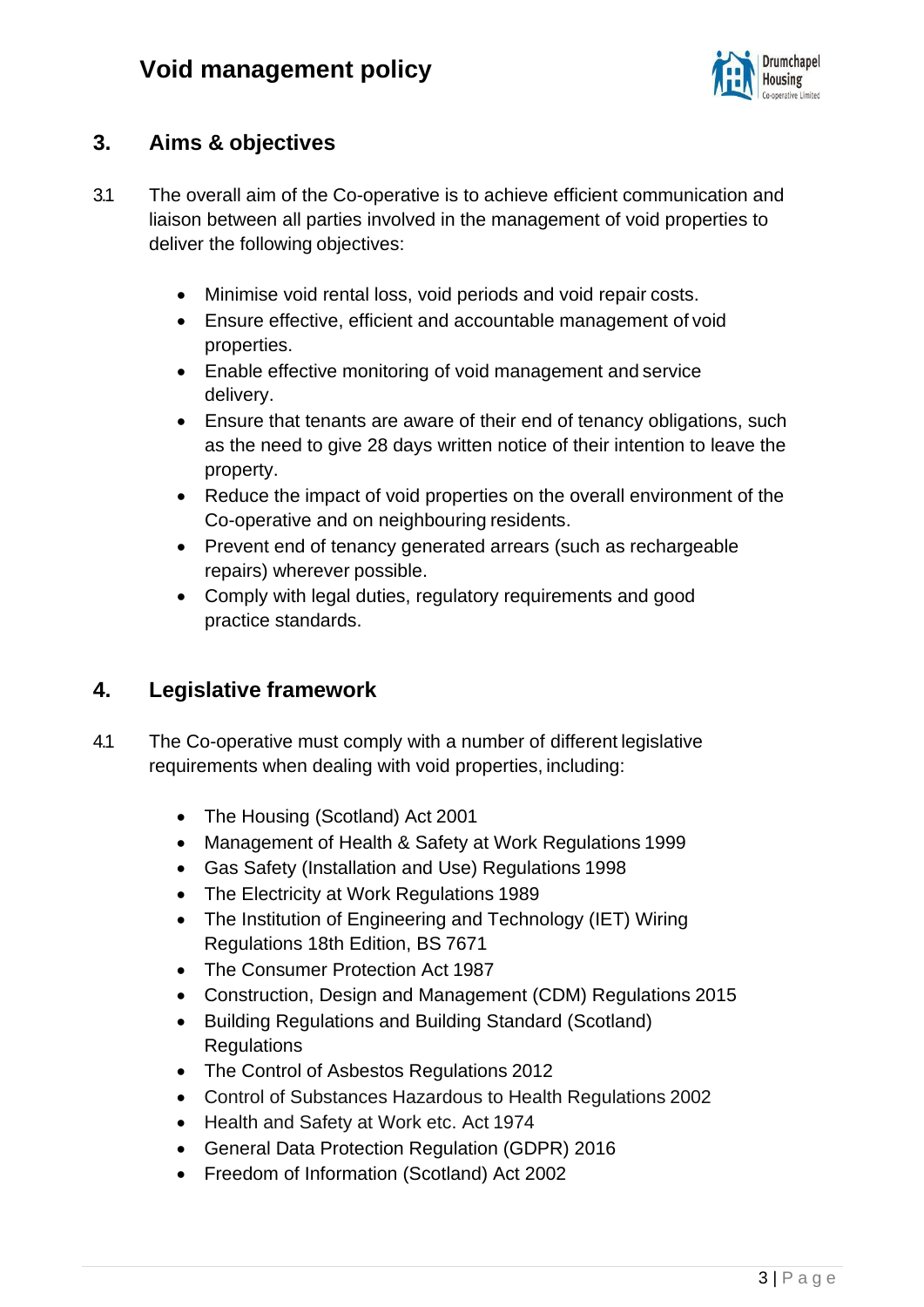

# **5. Forms of void termination**

- 5.1 Properties become void through the following ways and the treatment of the void property is affected by the form of termination:
	- **Formal Termination**  Where the tenant gives 28 days written notice of there intention to leave the property.
	- **Death of Tenant**  Where the Co-operative is notified of the death of a tenant and there is no successor to the tenancy.
	- **Abandonment**  Where the Co-operative issues a legal notice to a tenant who has abandoned the property without notice.
	- **Eviction**  Where the Co-operative completed court action to recover a property from the tenant.
	- **Internal Transfers**  Where the tenant is re-housed in another of the Co-operatives properties.
	- **Development Voids**  Where a new property is handed over to the RSL as complete but is not let to the tenant on the handover date.
- 5.2 While these different types of termination may involve slightly different processes of void management, most of the elements and stages will be similar. The following section details these.

### **6. Void stages**

- 6.1 In the process of passing a property from one tenant to another there are several stages that need to be accomplished.
	- Tenancy Termination Notice
	- Pre-termination visit & property inspection
	- Tenant required works & repairs
	- Termination inspection & vacation of property
	- Co-operative required repairs and terminating tenant rechargeable repairs
	- Accompanied Viewings
	- Allocation & Occupancy
- 6.2 **Tenancy Termination -** This is most usually the result of notice being given by the tenant, but can also be the result of death, abandonment or eviction.

In the case of notice being provided, this time will be used to: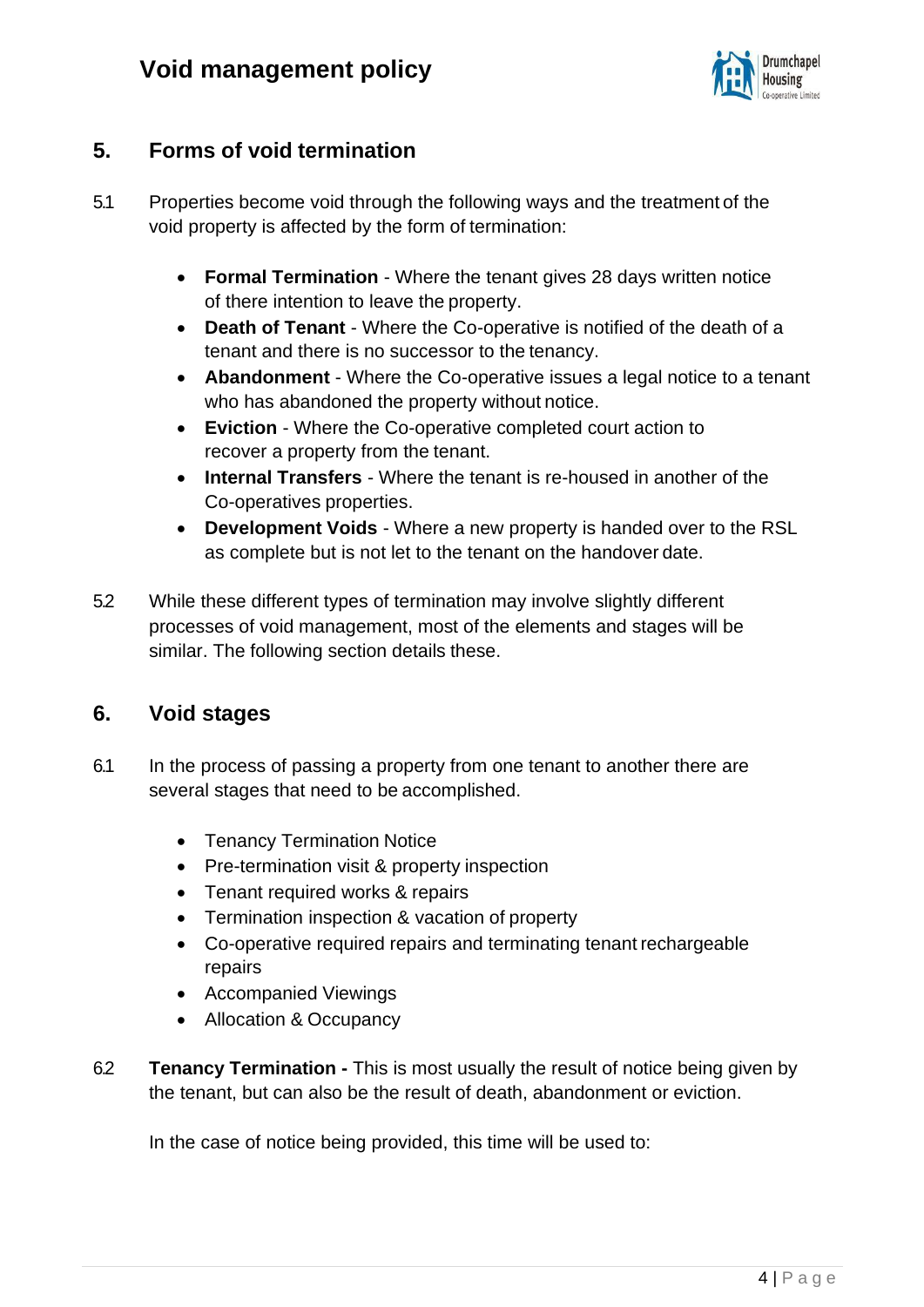

- Inspect the property due to be vacant.
- Advise the outgoing tenant of procedures at tenancy end (rent payments, services, keys etc).
- Encourage (and for certain items, require) the outgoing tenant to leave the property in a reasonable condition (removing their possessions, cleaning up, decoration).
- Obtain feedback from the outgoing tenant about reasons for leaving through the end of tenancy form.
- Start the process of finding a new tenant.
- 6.3 **Tenancy Termination Notice -** Tenants are required to give the Co-operative 28 days notice of terminating their tenancy. The Co-operative requires this notice in writing, signed by the tenant (and the joint tenant where there is one). As soon as the tenant advises the Co-operative of their wish to terminate their tenancy an end of tenancy form will be issued to the tenant(s). If the tenant phones to advise the Co-operative their intention to terminate their tenancy, staff will complete the termination form(s) and issue to the tenant(s) for signing.

Upon receipt of the notice of tenancy termination, the tenant will be advised of a pre-termination visit & property inspection. The date and time of the intended visit should be confirmed to the tenant in writing advising that the whole house should be available for inspection.

For the most effective use of this pre-termination time staff should use the notice period to:

- Assess the property condition at pre-termination inspection.
- Agree with the tenant work to be done and repairs to be made to end the tenancy satisfactorily, allowing the tenant the opportunity to have the work completed to a professional standard before the end of tenancy.
- Informing the outgoing tenant of their end of tenancy responsibilities.
- Interview new applicants or arrange a transfer of tenancy.
- Attempt to arrange with the outgoing tenant viewing arrangements for possible incoming tenant (s).
- Advise housing benefit of expected termination date if applicable.
- 6.4 **Selection of New Tenant -** Upon notice to terminate being received, action shall progress to identify a new tenant, in accordance with the Co-operatives allocation policy.
- 6.5 **Pre-termination visit & property inspection -** The purpose of the pretermination inspection is to ascertain the general condition of the property, advise the tenant what is required to end the tenancy satisfactorily and remind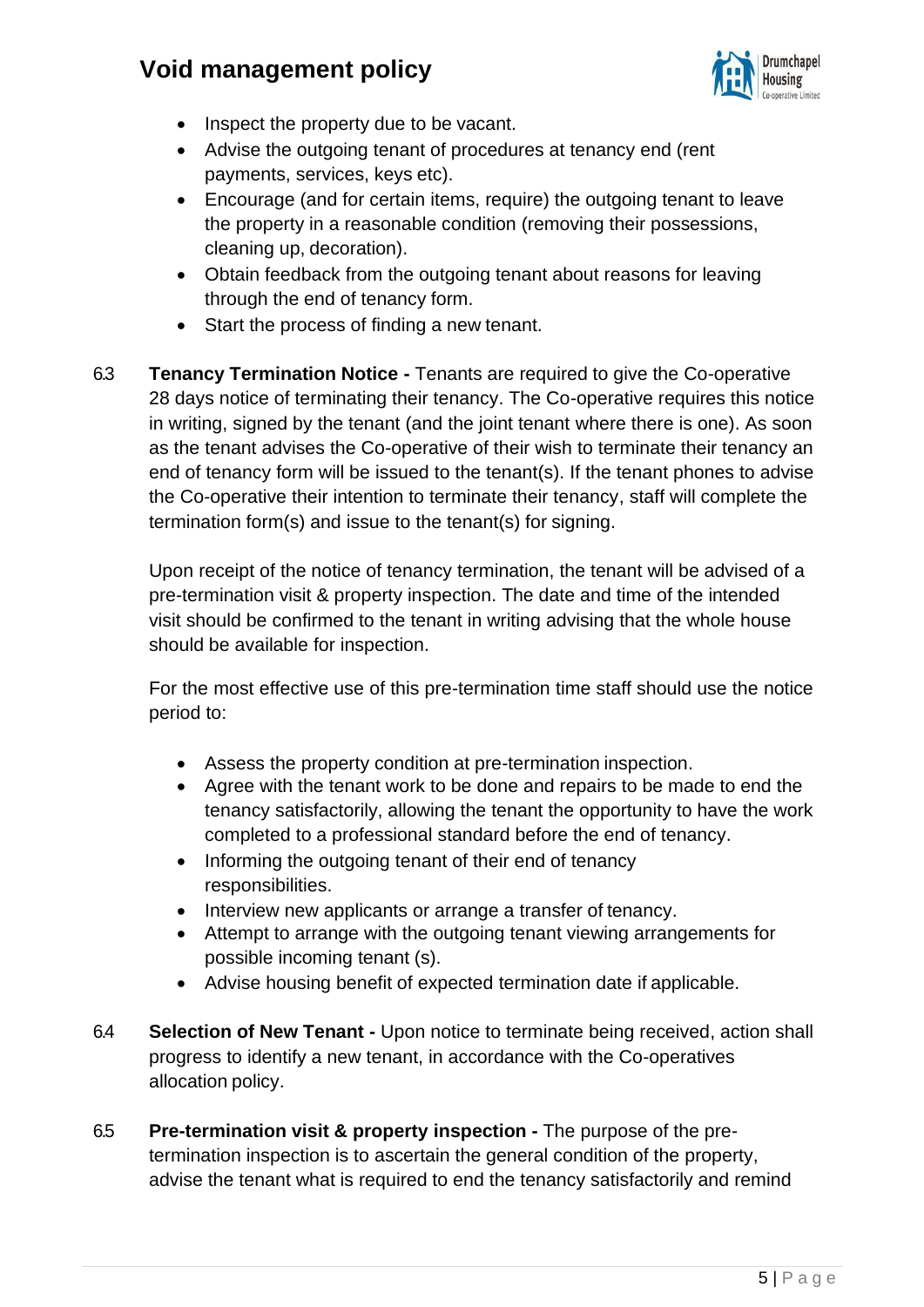

them of their rights and responsibilities at the end of tenancy. This should be carried out within 10 working days of the notice of termination to allow adequate time for the process outlined below to take place.

It can also allow the Co-operative to check whether the tenant is willing to allow prospective tenants to view the property prior to their departure and enable arrangements to be made which can considerably reduce the void period.

At the pre-termination inspection the staff member should complete an end of tenancy inspection using the inspection form and checklist

This visit should advise the outgoing tenant (s) of procedures at tenancy end, including:

- Advise tenant(s) of rent and rechargeable payments due to be made.
- Request that the tenant provides details of their current utility companies.
- Remind the tenant of the need to advise external agencies of their tenancy termination, e.g. utility companies, council tax, DWP etc.
- Remind the tenant of their responsibility to leave the property in a reasonable condition (removing their possessions, cleaning up and decoration), specifically highlight that the tenant may be recharged if any clearance or cleaning work is required to ensure the property can be let.
- Advise the tenant that if the Co-operative is required to carry out reinstating or repair work, they may be recharged for the cost of work. If the tenant feels unable to do such reinstatement work, an agreement may be made for the Co-operative to make the property good and recharge the tenant with payment due in advance of termination date. Where there is credit on the rent account, this should be returned to the outgoing tenant following the void inspection, to take account of any rechargeable repairs that may be due.
- Discuss arrangements for access to carry out repair work, prior to termination, if possible.
- Establish if accompanied viewings can be progressed with perspective tenants in the pre-termination period.
- Confirm any rights to compensation for improvements that have been carried out (The Secure Tenants (Compensation for Improvements) Regulations 2002 and the Housing Scotland Act 2001).
- Obtain feedback, including reasons for leaving.
- 6.6 **Tenant required works & repairs -** The tenants will be advised at the pretermination inspection of repairs that they are required to carry out before they leave, with details confirmed in writing.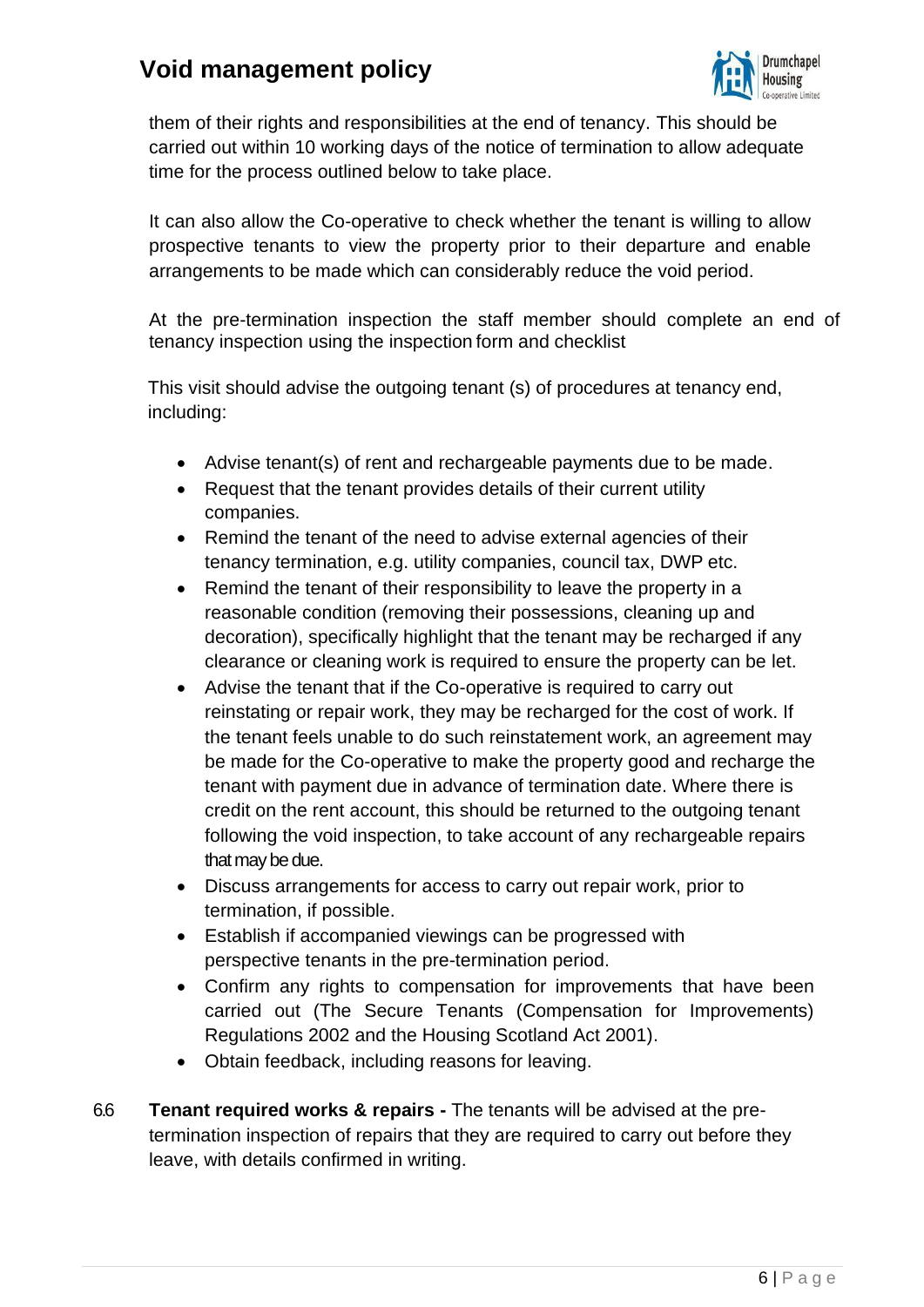

If the tenant is unable to carry out the required work themselves, they can request that the Co-operative undertakes the work as a rechargeable repair.

6.7 **Viewings & provisional allocation -** After termination details have been confirmed with the outgoing tenant a provisional offer of rehousing should be made to the appropriate applicant in accordance with the allocations policy.

If the existing tenant has agreed, and the staff member deem it appropriate, an accompanied viewing should be carried out during the 28 day notice period, whilst the existing tenant is still resident.

- 6.8 **Pre-organised standard re-let repair work -** Following the pre- termination inspection and confirmation of the termination date, the standard re-let repair work can be pre-organised for the afternoon of the day that the keys are to be returned to the Co-operative (or the following working day if this is not possible). Such works includes:
	- Lock change
	- Asbestos survey, where required
	- Door and window ironmongery safety catch check
	- Gas safety check
	- Electrical safety check
	- Energy performance certificate (EPC)
- 6.9 **Re-let repairs -** Repairs required to achieve the lettable standard can be progressed in a number of ways, including:
	- Undertaking some repair works prior to void stage.
	- Non-essential repairs completed after the new tenant moves in.
	- Providing redecoration allowances in accordance with the Repairs and maintenance policy – helping to reduce void period.

All essential repairs as detailed at section 6.8 must be carried out after the property becomes void.

A detailed list of the Co-operatives void repair standard is contained at appendix A.

6.10 **Post tenancy end viewings -** Where viewings could not be arranged, prior to the end of the previous tenancy, these should be organised as soon as possible, with consideration to health & safety and the condition of the property. All viewings should be accompanied.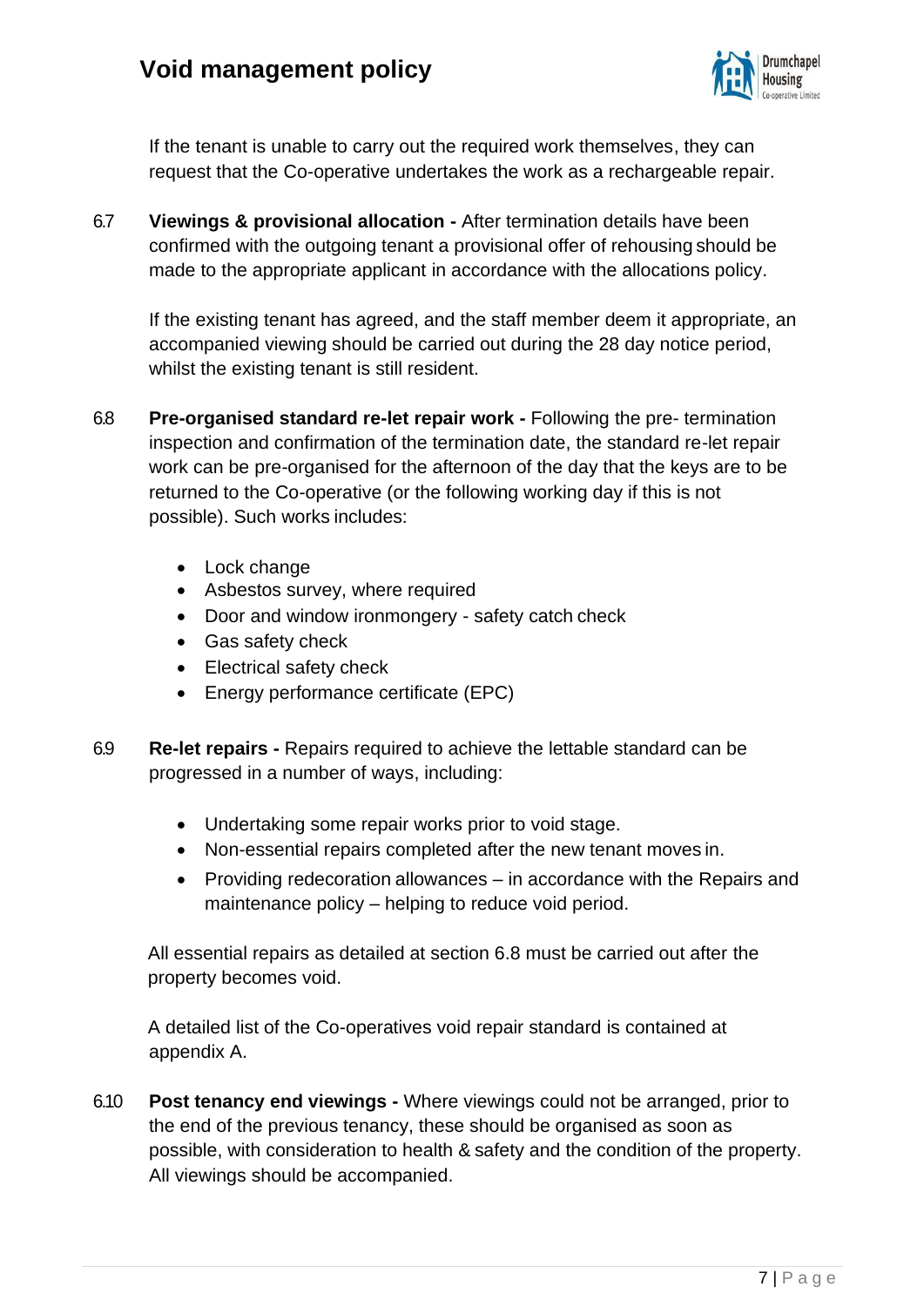

- 6.11 **Allocation & occupancy -** After a new tenant has accepted the offer of a property, keys should only be provided upon completion of the tenancy agreement and all appropriate paperwork. The new tenant will also be provided with:
	- Copy of gas safety certificate
	- Copy of current electrical installation condition report
	- Copy of energy performance certificate
	- Operating instructions for heating system, together with other appliances, as appropriate

### **7. Termination without notice**

- 7.1 Termination without notice may arise in the following circumstances:
	- Keys returned without 4 weeks' notice
	- Death of the tenant;
	- Termination due to repossession action
- 7.2 **Keys returned anonymously without 4 weeks' notice -** Where the keys of a property are handed in without any prior notice, this property should be treated as abandoned, in accordance with the Abandoned tenancy policy.
- 7.3 **Keys returned without 4 weeks' notice -** In this situation the provision of keys will initiate the notice period and the tenant will remain responsible for the rent over this period. In these circumstances, where possible, agreement should be sought to access the property to carry out pre-void repairs in anticipation of the property becoming void.
- 7.4 **Death of a tenant -** Where a tenant dies leaving no successors, the Cooperative needs to consider a number of sensitive issues, such as how long to allow relatives to clear the property and whether to charge to recover void losses for any of the period following the tenants' death.
	- **Tenancy end date**  When we receive notification of the death of a tenant, where no person qualifies to succeed the tenancy, a period of up to two weeks (without charge) should be allowed for the house to be cleared. If there is no qualifying person, the tenancy will officially end upon the death of the tenant. The Technical Manager has the discretion to extend the period allowed to clear the house by a maximum of two further weeks, to take account of individual circumstances. Any period beyond this this will only be granted where the previous tenant's estate confirms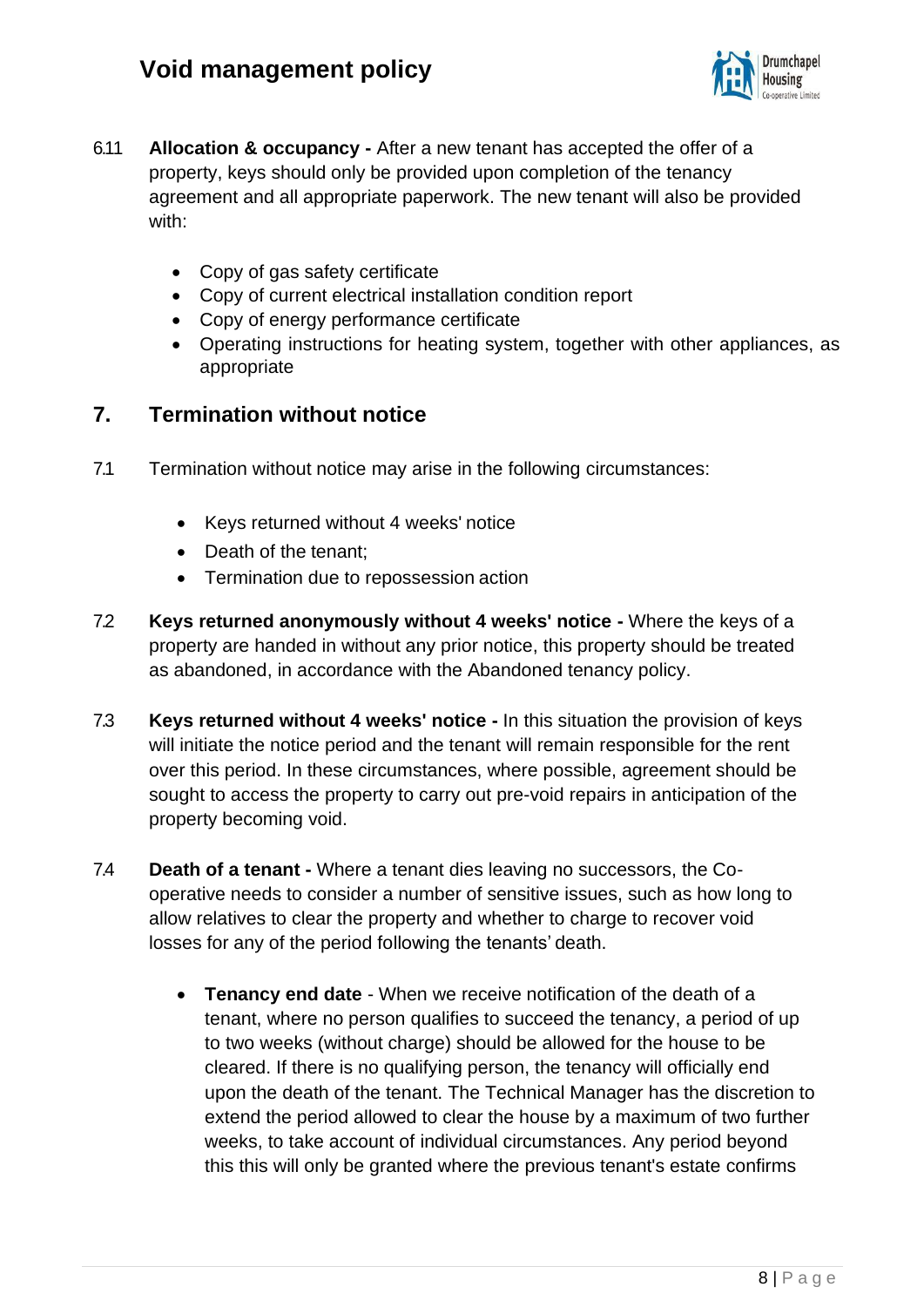

in writing that they will cover the rent for this period.

- **Succession of tenancy** where a qualified person exists, succession of tenancy will be progressed in accordance with the Co-operative's Allocation policy.
- 7.5 **Death of a tenant with no next of kin** Where there is no next of kin the estate legally becomes ownership of the Government.

In cases of suspicious death or where no next of kin or relatives are involved, the Police will probably be dealing with this situation, if however, they are not, they must be contacted immediately.

The Police thereafter will be responsible for contacting one or both agencies responsible for funeral arrangements and executing the estate. The agencies referred to are the Local Authority (Glasgow City Councils) Environmental Health Department and the National Ultimus Haeres Unit (NUHU) within the Queen's and Lord's Treasurer's and Remembrancer' (QLTR).

Glasgow City Councils Environmental Health Department will generally be responsible for dealing with such situations. If a tenant who has no next of kin dies while they are in hospital, the Hospital Administrator will be responsible for contacting the Housing Provider, along with finalising any other details.

If no next of kin has been established, the Police will contact the Local Procurator Fiscal and pass all details to them. The Local Fiscal office will investigate and liaise with the NUHU of the QLTR who in turn will liaise with and the Local Authority.

Once the Local Fiscal has concluded their investigation, we will be contacted by QLTR with their findings. If a next of kin has been established, they should be encouraged to clear the property. If no next of kin has been established the QLTR will advise what should happen to the furniture and personal effects that have been left in the property.

Where this arises a full inventory of furniture and personal effects should be compiled and photographic evidence taken. No possessions should be disposed of until authorised by the QLTR.

- 7.6 **Termination due to re-possession action**  Where this takes place the date for repossession, as determined by the court/ abandonment procedure.
- 7.7 **Abandonment -** Where a tenancy is abandoned the abandoned house procedure should be followed, including arrangements for access, provision of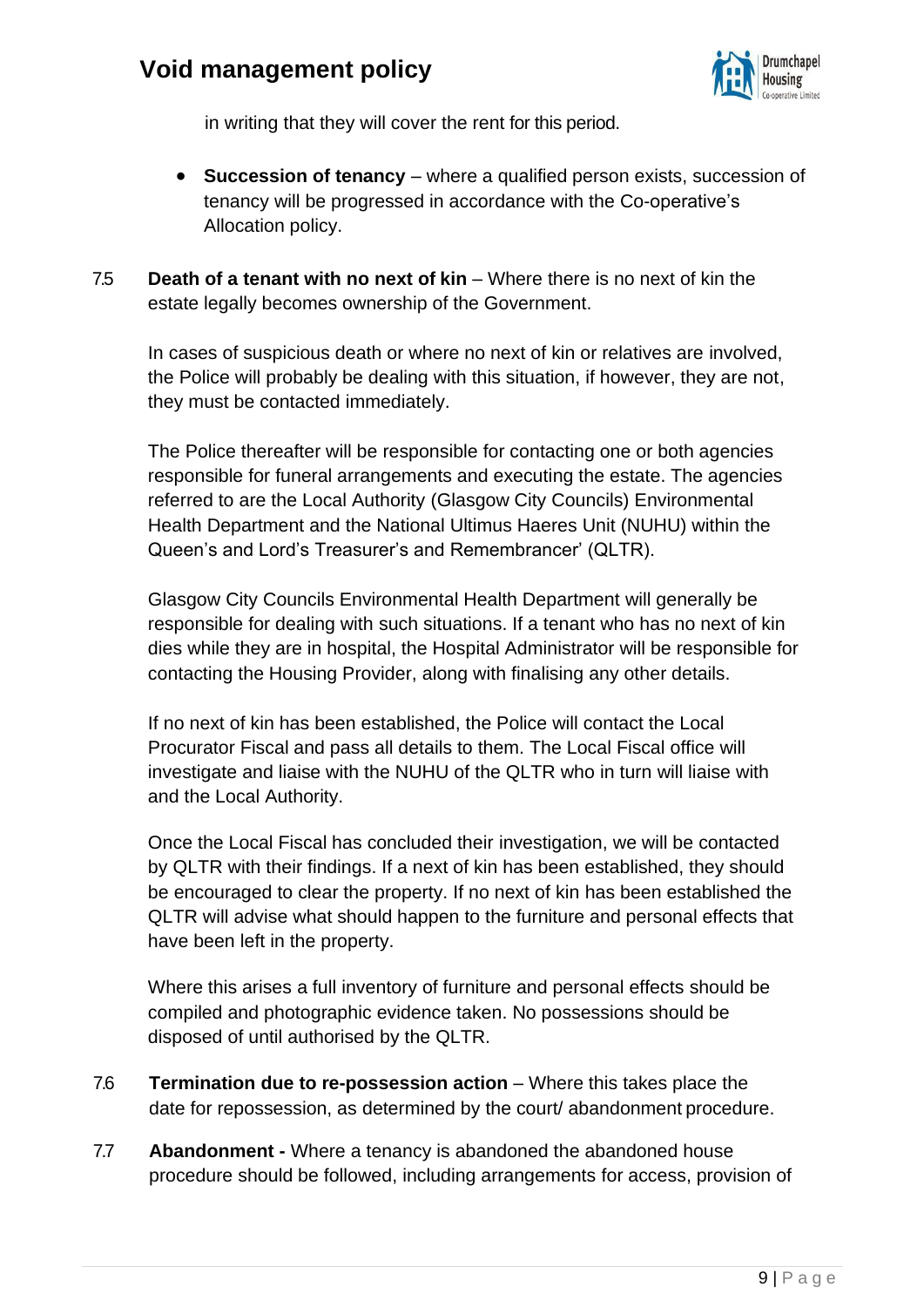

inventory, storage of belongings and recharges as appropriate.

- 7.8 **Framework for processing void properties -** As stated previously, the key activities in managing voids are:
	- Tenancy termination notice
	- Pre-termination visit and property inspection
	- Identification and completion of any work to the property
	- Identification of a new tenant
	- Letting & occupation

To minimise void timescales and reduce rent loss these activities should be progressed in tandem, where possible, with a particular focus on pre-termination activities.

#### **8. External influences**

- 8.1 There are a number of external factors that may have an effect on the length of time a property lies void. Difficulties that can arise in relation to voids are:
	- High Turnover
	- Difficult to let areas
	- Difficult to let properties
	- Staff absence

These problems may result from:

- lack of demand/need (for an area, property type, property size, property condition)
- lengthy repair periods (where major repairs are being carried out or if contractors require to order goods)
- Vandalism or anti-social behaviour
- 8.2 Where external factors impact upon performance, joined up approaches will be required to consider and develop effective strategies.

#### **9. Security and safety**

9.1 **Security measures -** In some areas and properties it is important to recognise the need to secure the property to prevent vandalism, theft, squatting or other problems. The need for security for a property can vary enormously between property types and location. The need to secure the property has to be weighed against the perception that this can create for existing and potential tenants.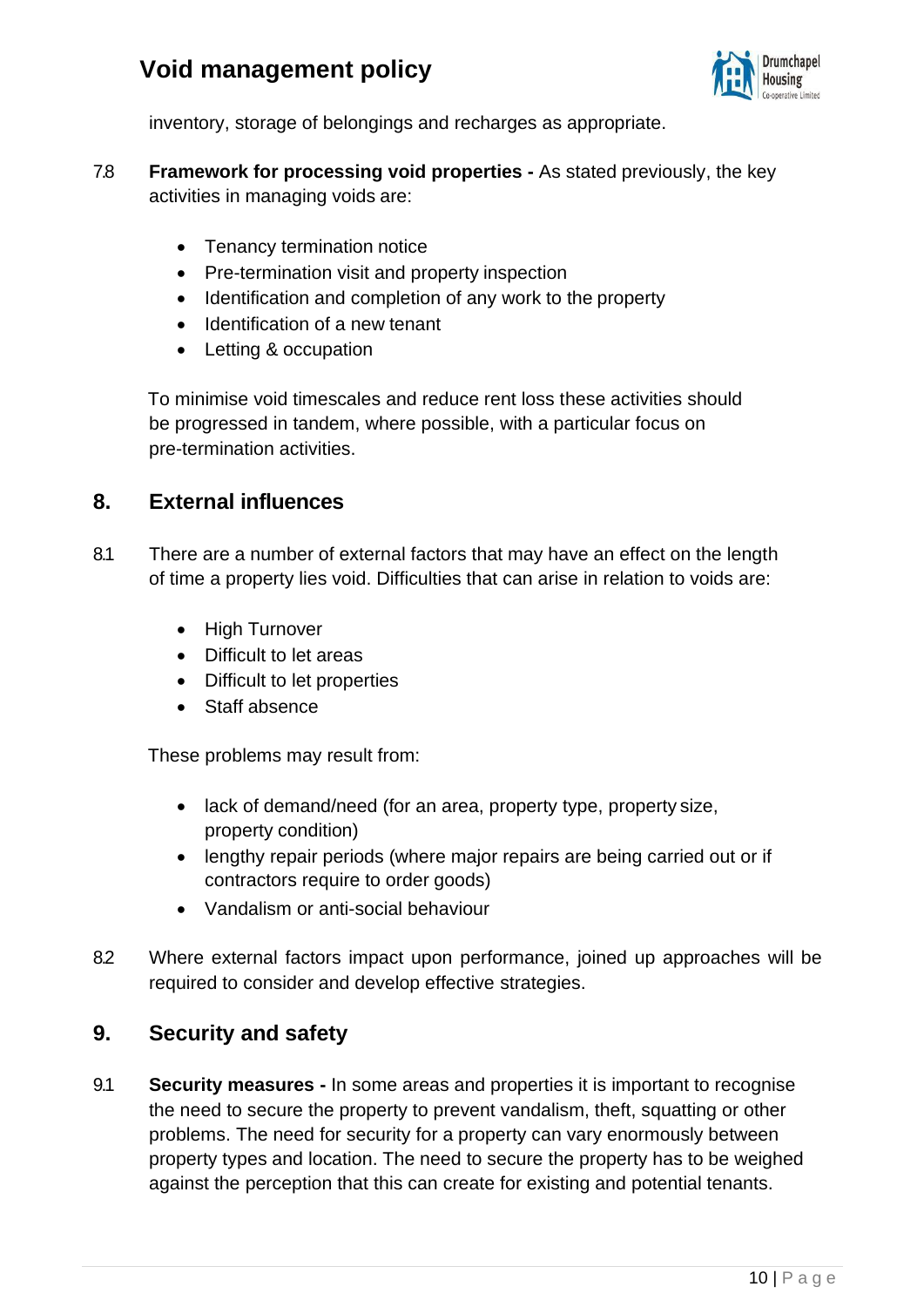

As such, the type and level of security should be determined on a case by case basis.

9.2 **Winter voids -** It is important to ensure that winter voids are properly managed in order to prevent frost and/or flood damage, which could considerably add to the repair cost and the void period.

The need to take action to protect void properties in the winter varies enormously between property types, ages and different locations. At the void inspection the decision should be made whether to:

- Employ specific frost precaution measures
- Monitor the weather over the winter/void period and review the required action as a result
- Decide that the property will not require frost precautions to be taken due to its location, type or likely length of void period

Frost and flood precautions include:

- Conducting regular inspections
- Draining down of any water supply pipes and water heating systems
- Keeping on timed low level heating a couple of times a day, or on permanently during cold spells.
- Putting anti-freeze in the WC pan to prevent cracking to the toilet base.

#### **10. Utilities**

- 10.1 Effectively managing utilities during the void process is essential to ensure that:
	- Void works can be progressed quickly
	- Accounts are managed and billed correctly
	- New tenants are provided with appropriate guidance and support to access competitive tariffs and alternative energy suppliers
- 10.2 To achieve this, we will work with third sector organisations who specialise in this area, facilitating meter services and providing independent advice to tenants.

#### **11. Performance monitoring & service improvement**

11.1 The policy will be monitored on a continual basis to ensure that the service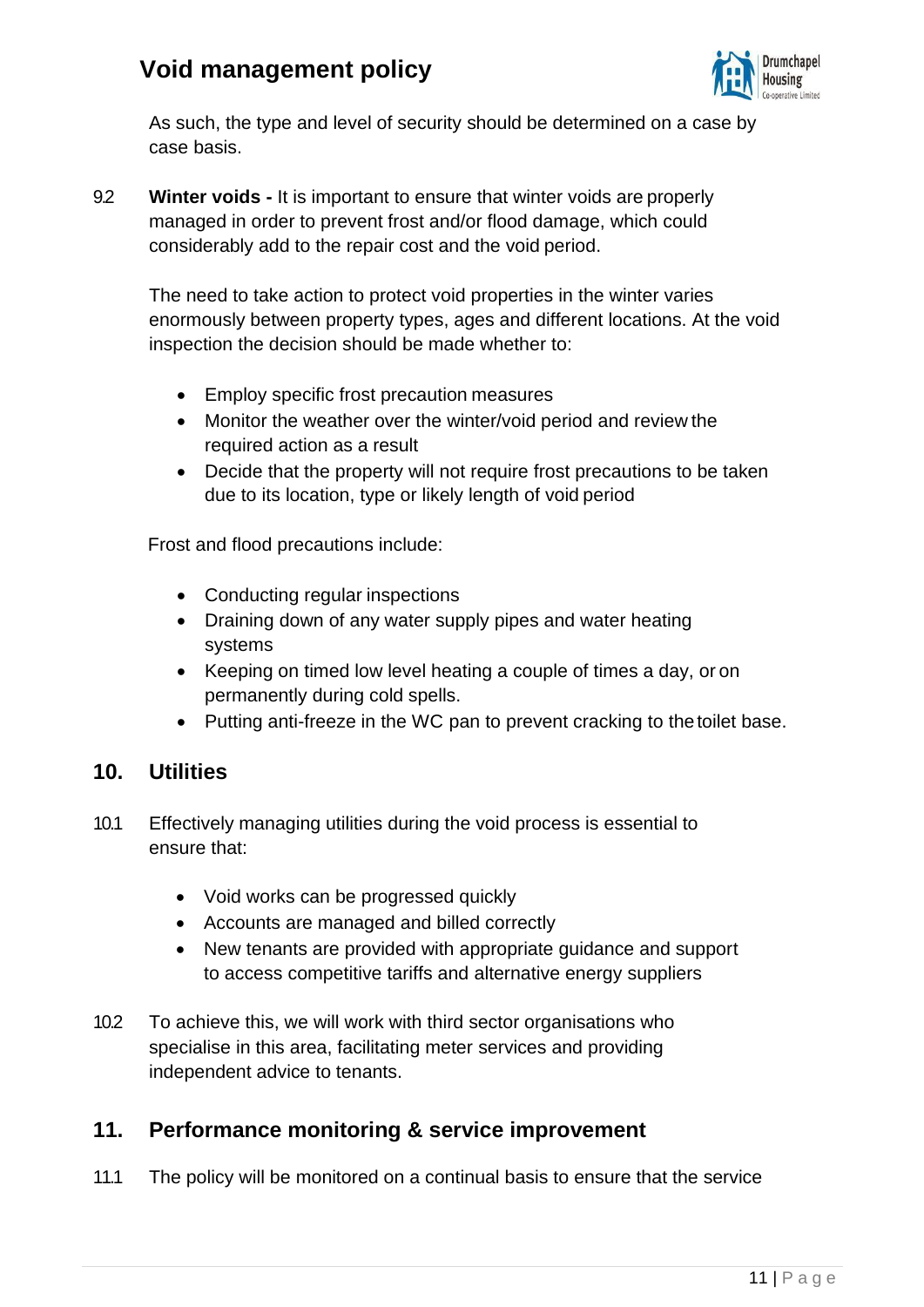

continues to meet the changing needs of our tenants and provides excellent value for money. This is achieved by:

- Obtaining customer feedback when new tenants move in
- Scheduled customer surveys
- Tenants panel meetings and consultation events
- Assessing and learning from complaints
- Scrutinising invoices and comparing performance of contractors
- Comparing performance against the Scottish Social Housing Charter
- Benchmarking our performance against other Scottish Registered Social Landlords
- Internal audit arrangements
- Examining and sharing best practice through peer groups and forums, including Quality and Efficiency Forum, West of Scotland Housing Forum and Scottish Federation of Housing Associations
- 11.2 Key areas of performance will be reported to the Management Board monthly and communicated to tenants through our website, newsletters, the Annual Report to Tenants and other appropriate methods.

## **12. Record keeping and reporting**

- 12.1 Comprehensive records will be retained within the Co-operative's housing management suite (SDM). This will include processes and associated timescales, works completed, customer feedback, cost and contractor information, together with copies of documentation/certification.
- 12.2 The housing management suit will accommodate reporting against the Scottish Social Housing Charter and key performance Indicators. It will also provide reports on contractor performance and business intelligence to assist strategic decision making. All data will be processed in accordance with the EU General Data Protection Regulation (GDPR).

### **13. Tenants incentives**

- 13.1 The Co-operative will provide tenant's incentives, where appropriate to assist the allocation of void properties. These may be made available, where a considerable amount of decoration is required and or a property has been refused on this basis. Incentives will be assessed on a case by case basis and may include:
	- A decoration allowance, in accordance with the Repair and maintenance policy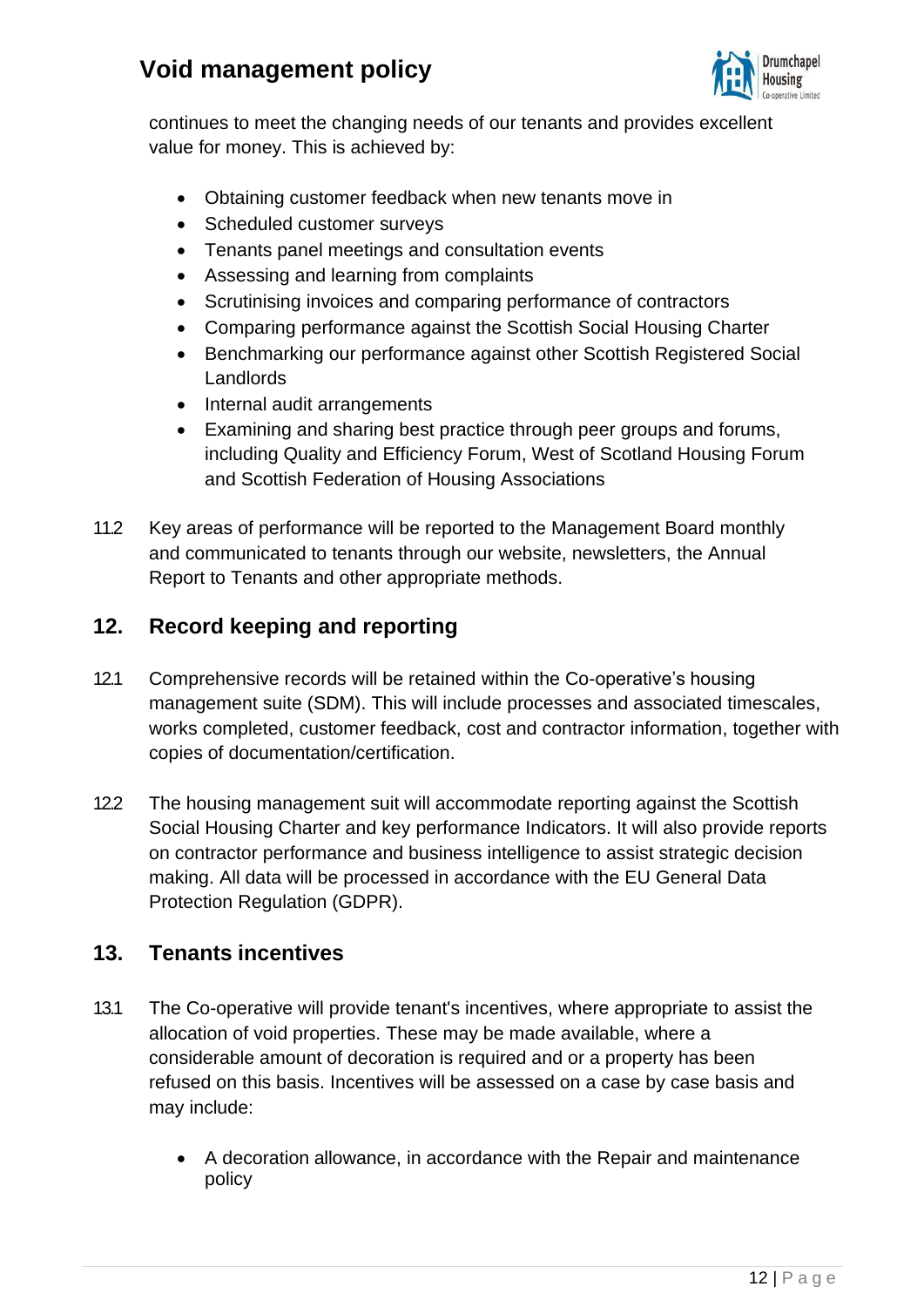

- Provision of carpeting
- Provision of an initial rent-free period
- 13.2 The above list is not exclusive, and the Co-operative will continue to explore ways to enhance our service and ensure that properties are let timeously. Any new initiatives will be approved by the Management Board, prior to introduction.

### **14. Advertising voids**

14.1 The Co-operative operates a choice-based allocations policy. This involves the Co-operative advertising its properties to applicants on its housing list. Properties are advertised on the Co-operatives web site and Facebook and hard copies are also issued to applicants on request, who do not have access to the internet.

#### **15. GDPR Privacy Statement**

15.1 The Co-operative will gather and use certain information about individuals in accordance with GDPR. Staff members have a responsibility to ensure compliance with the terms of the privacy policy and to collect, handle and store personal information in accordance with relevant legislation. The Fair Processing Notice (FPN) details how personal data is held and processed.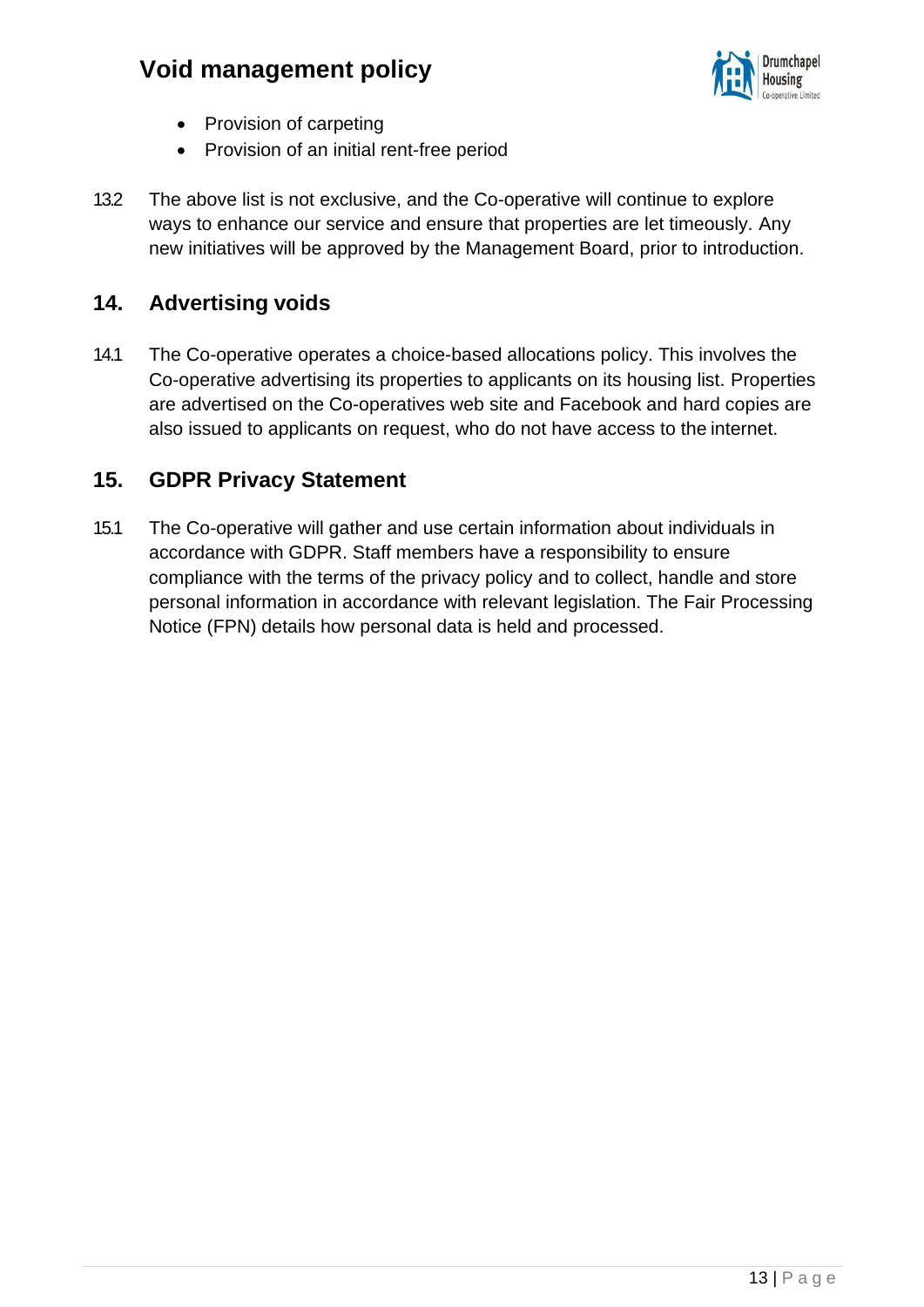

#### **APPENDIX A**

This checklist outlines the minimum standard which all Drumchapel Housing Co-operative properties must meet to be relet.

|                                                                                                                                                   | Please Tick $(\sqrt{})$ |
|---------------------------------------------------------------------------------------------------------------------------------------------------|-------------------------|
| The property is wind and water tight                                                                                                              |                         |
| The property is safe and secure                                                                                                                   |                         |
| The property is clean and cleared of previous tenant's personal belongings                                                                        |                         |
| The garden is neat and tidy and cleared of all rubbish                                                                                            |                         |
| Doors and windows have been serviced and are in good working order                                                                                |                         |
| Gas and Electrical supplies are checked and in good working order                                                                                 |                         |
| Internal glazing intact and compliant with safety standards                                                                                       |                         |
| There will be no polystyrene tiles in the property                                                                                                |                         |
| The property has a functioning bath and/or shower, toilet and wash-hand<br>basin                                                                  |                         |
| Kitchen has a sink unit, double base unit and a double wall unit (where space will allo                                                           |                         |
| Smoke alarms and any other alarms are in working order                                                                                            |                         |
| Handrails and banisters are safe                                                                                                                  |                         |
| Plaster on walls and ceilings have been checked                                                                                                   |                         |
| There is no major works required (fire, flood, insurance etc.)                                                                                    |                         |
| A minimum of 2 sets of keys are given to New Tenant                                                                                               |                         |
| Installations by former tenants will be left if they are safe and the new tenant is<br>prepared to accept responsibility* for future maintenance. |                         |
| *You should ensure that a disclaimer has been signed and copy filed in house file.                                                                |                         |